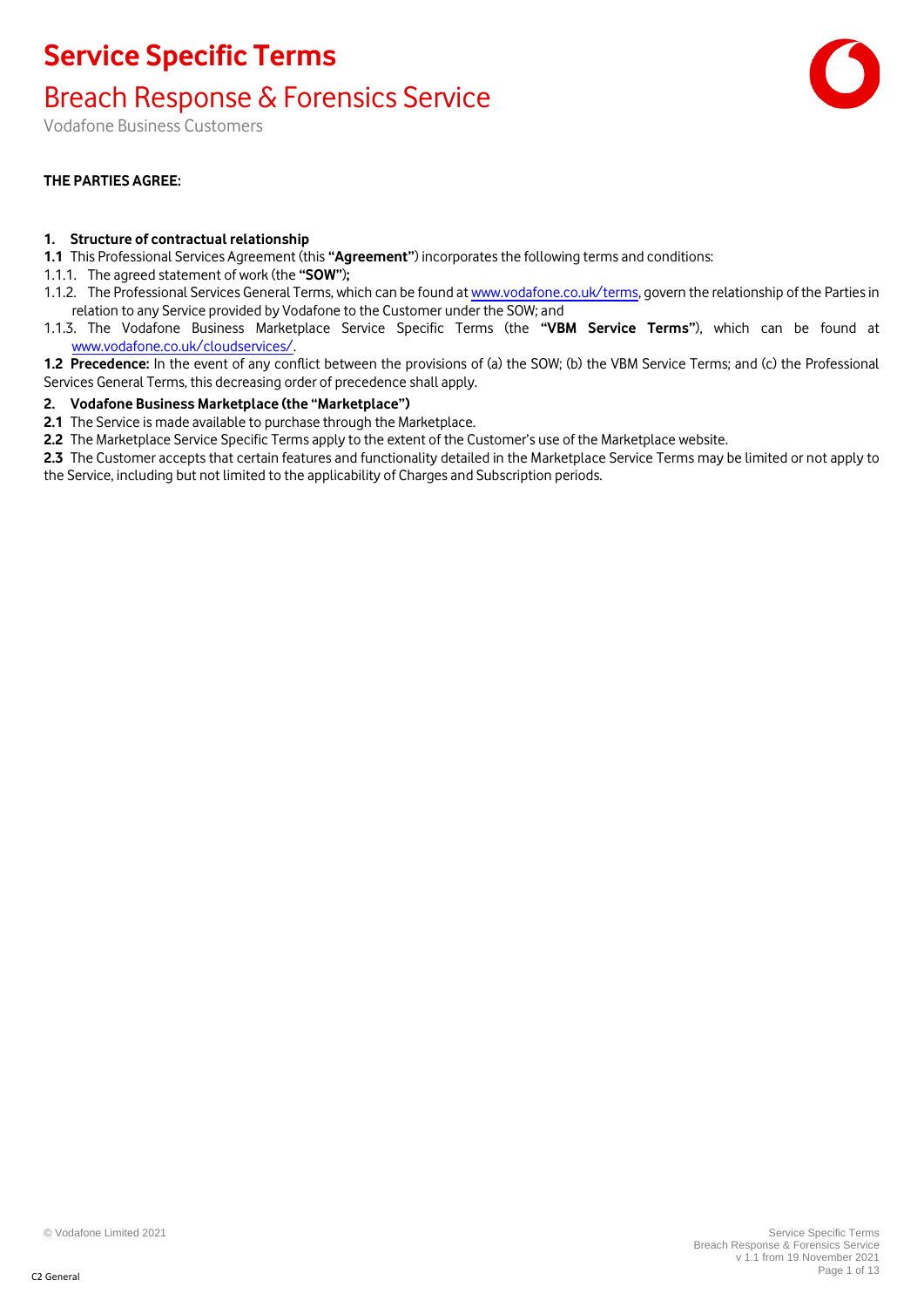#### Breach Response & Forensics Service



Vodafone Business Customers

#### **STATEMENT OF WORK**

STATEMENT OF WORK ("SOW"): Vodafone Managed Security Services: Breach Response & Forensics Service (the **"Service")**

#### **1. Project and Services – Breach Response & Forensics Service (the "Service")**

| <b>Service</b><br><b>Summary</b> | The aim of the Service is to provide the Customer with access to skilled security professionals that will help guide<br>the Customer through a cyber incident. The Service is provided on a retainer basis in order assist the Customer in<br>case of a cyber incident, that may require an Incident Response. |                                                                                                                                                                                                                                                                                                                                                                                                                                                                           |
|----------------------------------|----------------------------------------------------------------------------------------------------------------------------------------------------------------------------------------------------------------------------------------------------------------------------------------------------------------|---------------------------------------------------------------------------------------------------------------------------------------------------------------------------------------------------------------------------------------------------------------------------------------------------------------------------------------------------------------------------------------------------------------------------------------------------------------------------|
|                                  | Features of the Service include:                                                                                                                                                                                                                                                                               |                                                                                                                                                                                                                                                                                                                                                                                                                                                                           |
|                                  | $\bullet$<br>following purchase);<br>$\bullet$<br>$\circ$<br>$\circ$                                                                                                                                                                                                                                           | 24/7 hotline to the skilled security professionals (telephone number to be provided to Customer<br>A range of services for effective and efficient incident handling, including but are not limited to:<br>Forensic image capture and analysis of system storage;<br>Memory and network-based forensics;                                                                                                                                                                  |
|                                  | $\circ$                                                                                                                                                                                                                                                                                                        | Log analysis of application, access, system, firewall, or other relevant logs;<br>Email analysis for suspicious or malicious activity;                                                                                                                                                                                                                                                                                                                                    |
|                                  | $\circ$<br>$\circ$<br>$\circ$<br>$\circ$                                                                                                                                                                                                                                                                       | Malware analysis and Indicator of Compromise identification;<br>Response/remediation plans; and<br>Post-incident monitoring.                                                                                                                                                                                                                                                                                                                                              |
|                                  |                                                                                                                                                                                                                                                                                                                | There are two editions of the Service to cater for the Customer's requirements:                                                                                                                                                                                                                                                                                                                                                                                           |
|                                  | <b>Tier 1 Retainer:</b>                                                                                                                                                                                                                                                                                        |                                                                                                                                                                                                                                                                                                                                                                                                                                                                           |
|                                  | forfeited.                                                                                                                                                                                                                                                                                                     | The Tier 1 Retainer is applicable where the Customer chooses to procure the Service and pay the applicable retainer<br>fee (80 hours are purchased in advance for the Minimum Term) to Vodafone. The Tier 1 Retainer customers will<br>receive the Service on a preferred basis over Tier 2 Retainer customers for the duration of the Minimum Term. Unused<br>hours remaining at the end of the Minimum Term cannot be exchanged for any additional services and will be |
|                                  |                                                                                                                                                                                                                                                                                                                | If the retainer hours are completely used by Customer before expiry of the Minimum Term, and the Customer does<br>not procure additional Tier 1 Retainer hours, any other breach response and forensic services provided during the<br>Minimum Term shall be charged to Customer at the Tier 2 Hourly Rate.                                                                                                                                                               |
|                                  | <b>Tier 2 Retainer:</b>                                                                                                                                                                                                                                                                                        |                                                                                                                                                                                                                                                                                                                                                                                                                                                                           |
|                                  |                                                                                                                                                                                                                                                                                                                | The Tier 2 Retainer is applicable where Customer chooses to procure the Service as a retainer where no hours are<br>purchased in advance for the Minimum Term from Vodafone. Any breach response and forensic services provided<br>during the Minimum Term, pursuant to the Tier 2 Retainer, shall be charged at the Tier 2 Hourly Rate.                                                                                                                                  |
|                                  |                                                                                                                                                                                                                                                                                                                | Responses to incidents of Tier 1 Retainer Customers will take priority over responses to incidents of Tier 2 Retainer<br>Customers if multiple concurrent incidents occur across retainer Customers.                                                                                                                                                                                                                                                                      |
|                                  |                                                                                                                                                                                                                                                                                                                | The Service shall comprise of the following deliverables:                                                                                                                                                                                                                                                                                                                                                                                                                 |
|                                  | Deliverable 1:                                                                                                                                                                                                                                                                                                 | Periodic Status Report                                                                                                                                                                                                                                                                                                                                                                                                                                                    |
|                                  | Deliverable 2:                                                                                                                                                                                                                                                                                                 | Remediation Plan                                                                                                                                                                                                                                                                                                                                                                                                                                                          |
|                                  | Deliverable 3:                                                                                                                                                                                                                                                                                                 | Incident Response Report                                                                                                                                                                                                                                                                                                                                                                                                                                                  |
|                                  | Deliverable 4:                                                                                                                                                                                                                                                                                                 | <b>Explanatory Presentation</b>                                                                                                                                                                                                                                                                                                                                                                                                                                           |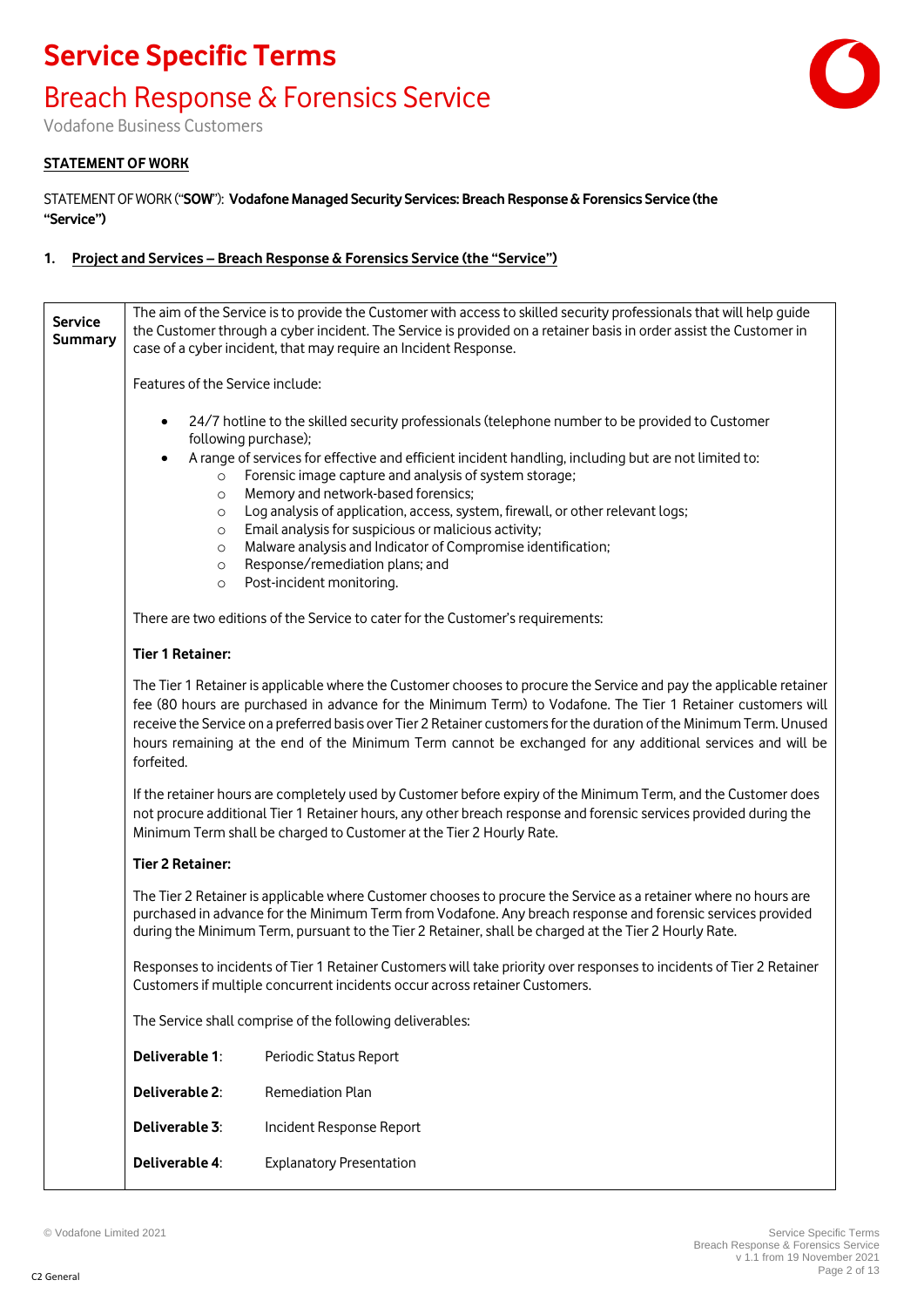### Breach Response & Forensics Service



Vodafone Business Customers

**Service** 

| Methodology                            | also from or for the following Customer locations (which Vodafone may change from time-to-time):                                                                                                                                                                                                                                                                                               |  |  |
|----------------------------------------|------------------------------------------------------------------------------------------------------------------------------------------------------------------------------------------------------------------------------------------------------------------------------------------------------------------------------------------------------------------------------------------------|--|--|
|                                        | <b>Locations (Country)</b><br><b>Type of Support</b>                                                                                                                                                                                                                                                                                                                                           |  |  |
|                                        | <b>UK</b><br>onsite/remote                                                                                                                                                                                                                                                                                                                                                                     |  |  |
|                                        | Vodafone will perform the Service in accordance with the phases set out below:                                                                                                                                                                                                                                                                                                                 |  |  |
|                                        | <b>Phase 1: Onboarding</b>                                                                                                                                                                                                                                                                                                                                                                     |  |  |
|                                        | Vodafone will contact the Customer to have an onboarding virtual meeting for approximately 60 minutes, to<br>introduce the Service and collect additional information from the Customer Authorised Personnel, including<br>information such as the current security toolset used. Any connectivity requirements needed will also be<br>discussed and agreed at this stage.                     |  |  |
|                                        | Phase 2: Triage & Scoping                                                                                                                                                                                                                                                                                                                                                                      |  |  |
|                                        | Where Customer is faced with a cyber incident, Customer shall call Vodafone to report the cyber incident and<br>a triage and scoping call shall take place between Vodafone and the Customer Authorised Personnel in order<br>to identify initial objectives and agree on next steps.                                                                                                          |  |  |
|                                        | A signed work order (containing an estimate of the effort required) between Vodafone and the Customer will<br>be required before Vodafone can provide any service to the Customer. The work order will be governed by the<br>terms and conditions of the Agreement. The work order will be amended after the Service has been provided<br>to reflect the actual hours consumed by the Service. |  |  |
|                                        | <b>Phase 3: Investigation Strategy</b>                                                                                                                                                                                                                                                                                                                                                         |  |  |
|                                        | Vodafone will agree the proposed next steps with the Customer based on the information that was presented<br>by the Customer during the Triage call. The information strategy will be documented and emailed to the<br>Customer and if this changes it will again be agreed with the Customer and documented.                                                                                  |  |  |
|                                        | Phase 4: Investigation                                                                                                                                                                                                                                                                                                                                                                         |  |  |
|                                        | The Service may include Vodafone using some of the below activities in order to support the investigation<br>relating to the Service. Vodafone may modify its approach as appropriate to assist the Customer in<br>investigating a potential security incident:                                                                                                                                |  |  |
|                                        | Analysis of pertinent data/logs;                                                                                                                                                                                                                                                                                                                                                               |  |  |
|                                        | Operation of tools to collect network/log data;                                                                                                                                                                                                                                                                                                                                                |  |  |
|                                        | Malware analysis;                                                                                                                                                                                                                                                                                                                                                                              |  |  |
|                                        | Customer personnel discussions; and                                                                                                                                                                                                                                                                                                                                                            |  |  |
|                                        | Incident timeline analysis.                                                                                                                                                                                                                                                                                                                                                                    |  |  |
|                                        | <b>Phase 5: Deliverables</b>                                                                                                                                                                                                                                                                                                                                                                   |  |  |
|                                        | At the conclusion of every breach response and forensics service for Tier 1 Retainer customers, an update will<br>be provided to the corresponding sales representative regarding the credit balance with respect to the<br>number of hours remaining in the said Tier 1 Retainer.                                                                                                             |  |  |
| <b>Customer</b><br><b>Deliverables</b> | The following deliverables shall be securely provided to Customer:                                                                                                                                                                                                                                                                                                                             |  |  |

The Service may be performed by personnel in the Czech Republic, UK, Spain, Ireland and/or Germany and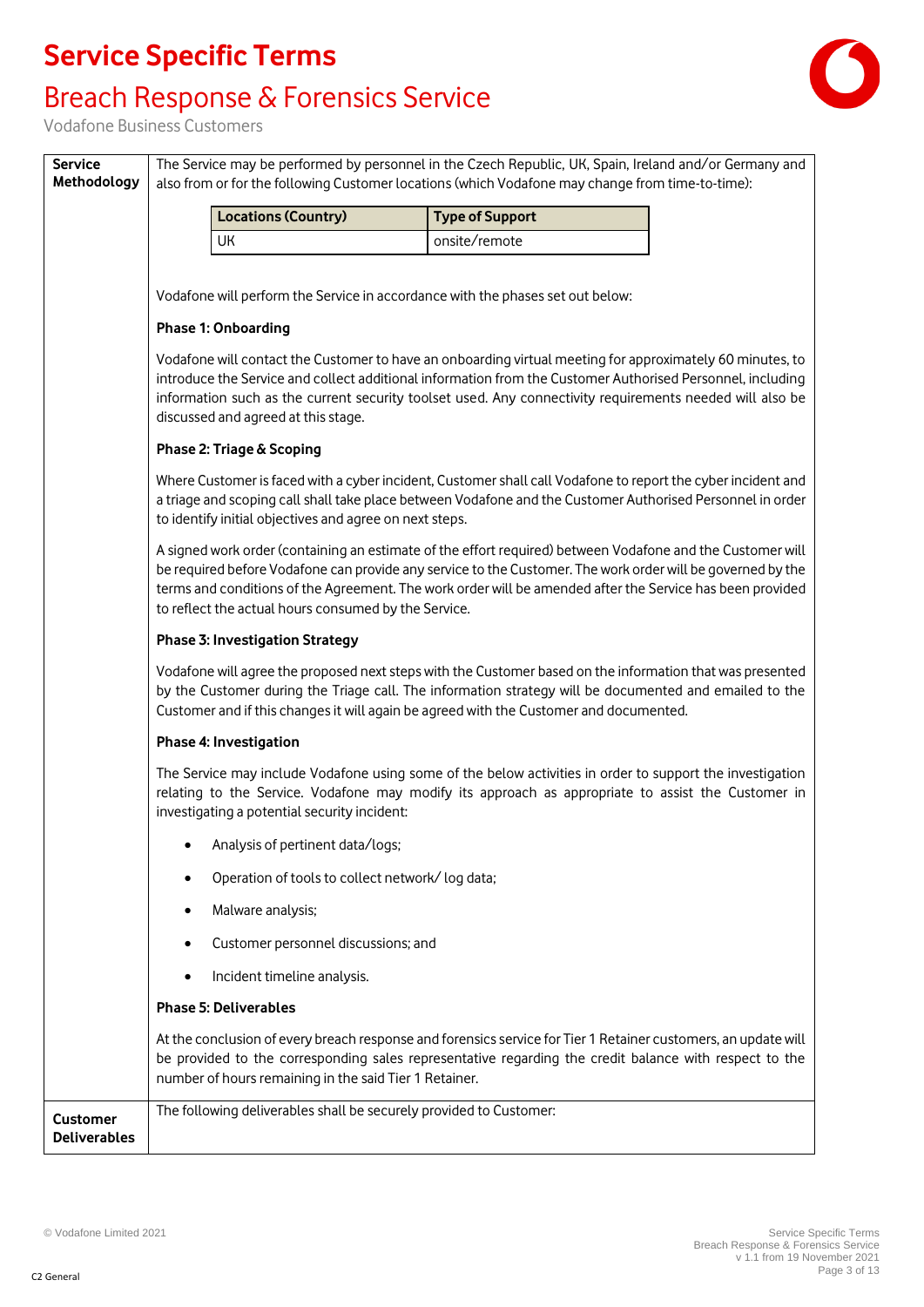### Breach Response & Forensics Service



Vodafone Business Customers

|                                            | <b>Description</b>                                                                                                                                                                                                                                         | <b>Expected Timeframe</b><br>(Business Days)                                                                     |
|--------------------------------------------|------------------------------------------------------------------------------------------------------------------------------------------------------------------------------------------------------------------------------------------------------------|------------------------------------------------------------------------------------------------------------------|
| <b>Periodic</b><br><b>Status</b><br>Report | To be provided at a frequency agreed with the Customer,<br>summarises work done during the period.                                                                                                                                                         | A frequency agreed with the<br>Customer.                                                                         |
| Incident<br>Response<br>Report             | Documents pertinent data uncovered during the<br>investigation, identifying systems compromised, and<br>characterising data breach-related activity and root<br>causes if known.<br>The Incident Response Report shall articulate the<br>Remediation Plan. | 5<br>Within<br>approximately<br><b>Business</b><br>Days<br>from<br>completion<br>of<br>the<br>investigation.     |
| <b>Explanatory</b><br><b>Presentation</b>  | Vodafone shall deliver the 60-minute Explanatory<br>Presentation remotely to Customer.                                                                                                                                                                     | 3<br>Within<br>approximately<br>from<br><b>Business</b><br>Days<br>provision of the Incident<br>Response Report. |

The Customer shall not share the Deliverables with any other person, except that the Customer may be permitted to disclose the Deliverables to its affiliates and their directors and employees.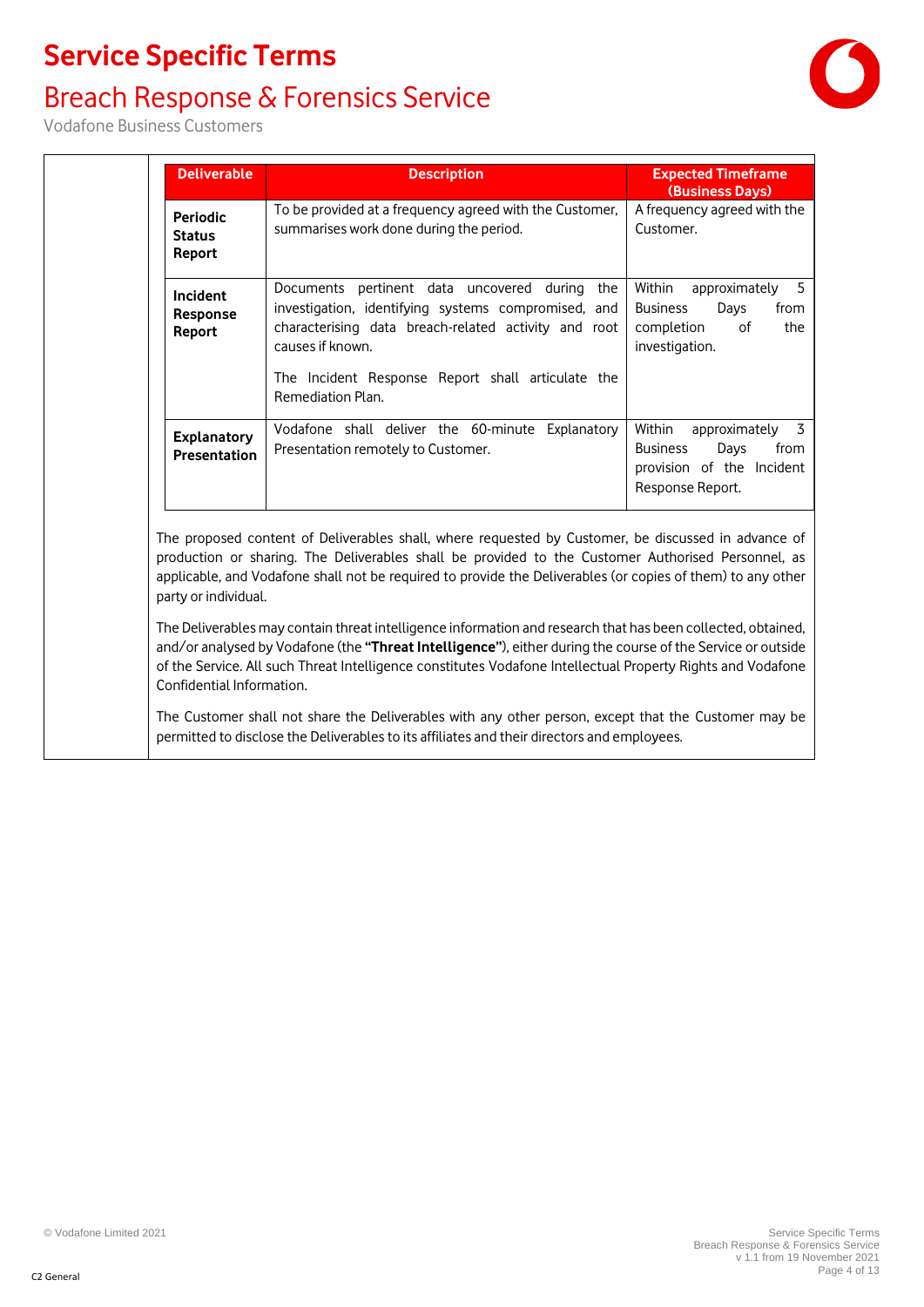### Breach Response & Forensics Service

Vodafone Business Customers

#### **2. Project Terms**

| <b>Customer</b><br><b>Dependencies</b> | In addition to any other responsibilities or assumptions described in this Agreement, the Customer<br>Dependencies are as follows and the Customer recognises that if it fails to comply with the following<br>dependencies, Vodafone is relieved from performing or delivering the Service and may choose to suspend or<br>terminate this Agreement:                                                                                                                                                                                                                                                                                                                                                                |
|----------------------------------------|----------------------------------------------------------------------------------------------------------------------------------------------------------------------------------------------------------------------------------------------------------------------------------------------------------------------------------------------------------------------------------------------------------------------------------------------------------------------------------------------------------------------------------------------------------------------------------------------------------------------------------------------------------------------------------------------------------------------|
|                                        | Customer Property, systems, materials.<br>$\bullet$                                                                                                                                                                                                                                                                                                                                                                                                                                                                                                                                                                                                                                                                  |
|                                        | the Customer is solely responsible for ensuring the availability of the Customer personnel and<br>$\circ$<br>resources for the duration of the Service and as necessary for Vodafone's performance of the<br>Service, including (unless otherwise agreed in writing to form part of Vodafone's scope) the timely<br>provision of information, access to systems, delivery of systems and logs, "out of band"<br>communications systems, forensic imaging, data restoration, and backup of Customer systems.<br>if Vodafone is required to use Customer tools during an engagement, the Customer is responsible<br>$\circ$<br>for enabling Vodafone to have appropriate access to Customer-owned tools, including any |
|                                        | necessary licenses.<br>to the extent applicable, the Customer is responsible for ensuring that the Customer tools to be<br>$\circ$<br>used as part of the Service are sufficient and appropriate to meet the Customer's security                                                                                                                                                                                                                                                                                                                                                                                                                                                                                     |
|                                        | requirements.<br>the Customer will make any decisions required of it promptly and without delay and Vodafone<br>$\circ$<br>shall be entitled to rely on all such decisions and approvals.                                                                                                                                                                                                                                                                                                                                                                                                                                                                                                                            |
|                                        | the Customer shall provide necessary support (including, for example, providing invite letters<br>$\circ$<br>where necessary) for obtaining any required visas and/or travel authorisations;                                                                                                                                                                                                                                                                                                                                                                                                                                                                                                                         |
|                                        | Hardware and software.<br>$\bullet$                                                                                                                                                                                                                                                                                                                                                                                                                                                                                                                                                                                                                                                                                  |
|                                        | if Vodafone and Customer determine that the installation of hardware and software will be<br>$\Omega$<br>necessary to gain additional visibility into Customer systems and networks, Vodafone will install<br>servers on and/or will set up capacity in Vodafone or its vendor's cloud-based environment and<br>connect to Customer's network in order to collect endpoint, network and log data, and will<br>provide Customer with the hardware and software components required to be installed on<br>Customer's network and endpoint devices. Customer will:                                                                                                                                                      |
|                                        | obtain any certificates (or modify any certificates) required to enable installation of the<br>٠<br>devices or software on any network, device or endpoint;<br>perform testing on each of its classes of devices to determine and/or confirm that the<br>п<br>software agents do not affect reliability or availability of the devices include consent;<br>and                                                                                                                                                                                                                                                                                                                                                       |
|                                        | install the software agents on the agreed upon number of the Customer's endpoint<br>٠<br>devices and its network in accordance with Vodafone's instructions and to remove the<br>devices or software at the end of the engagement.                                                                                                                                                                                                                                                                                                                                                                                                                                                                                   |
|                                        | If using Endgame, Customer shall acknowledge and agree that use of Endgame<br>$\circ$<br>software/products ("Endgame") as part of the Service are subject to the additional terms and<br>conditions set forth in Appendix 1. Customer acknowledges that the Vodafone data collection<br>tool, to the extent Vodafone provides such tool for use in data collection, includes open source<br>software (OSQuery) and Customer's licenses to such is subject also to the applicable OSS license<br>located at OSQuery.                                                                                                                                                                                                  |
|                                        | Customer will ensure that each network, device or endpoint included in the target scope or<br>$\circ$<br>otherwise identified by Vodafone is made available for the software installation, is connected to<br>Customer's network at the time of installation, and has the software properly installed.                                                                                                                                                                                                                                                                                                                                                                                                               |
|                                        | Where Vodafone determines that a particular third-party software is not suitable for the purposes of the<br>$\bullet$<br>Service, Vodafone may use an alternative technology or method where available, with the Customer's<br>consent.                                                                                                                                                                                                                                                                                                                                                                                                                                                                              |
|                                        | The Customer Dependencies for Vodafone's response to a Customer's cyber incident, which shall be<br>$\bullet$                                                                                                                                                                                                                                                                                                                                                                                                                                                                                                                                                                                                        |
|                                        | provided by Customer during the initial triage call, are as follows:                                                                                                                                                                                                                                                                                                                                                                                                                                                                                                                                                                                                                                                 |
|                                        | Customer shall provide the contact details of Customer's point of contact to initiate the Incident<br>$\circ$<br>Response; and                                                                                                                                                                                                                                                                                                                                                                                                                                                                                                                                                                                       |
|                                        | Customer shall provide remote access to Customer's Environment and Customer's support staff<br>$\circ$<br>for deploying Vodafone (or third party) incident response tools.                                                                                                                                                                                                                                                                                                                                                                                                                                                                                                                                           |

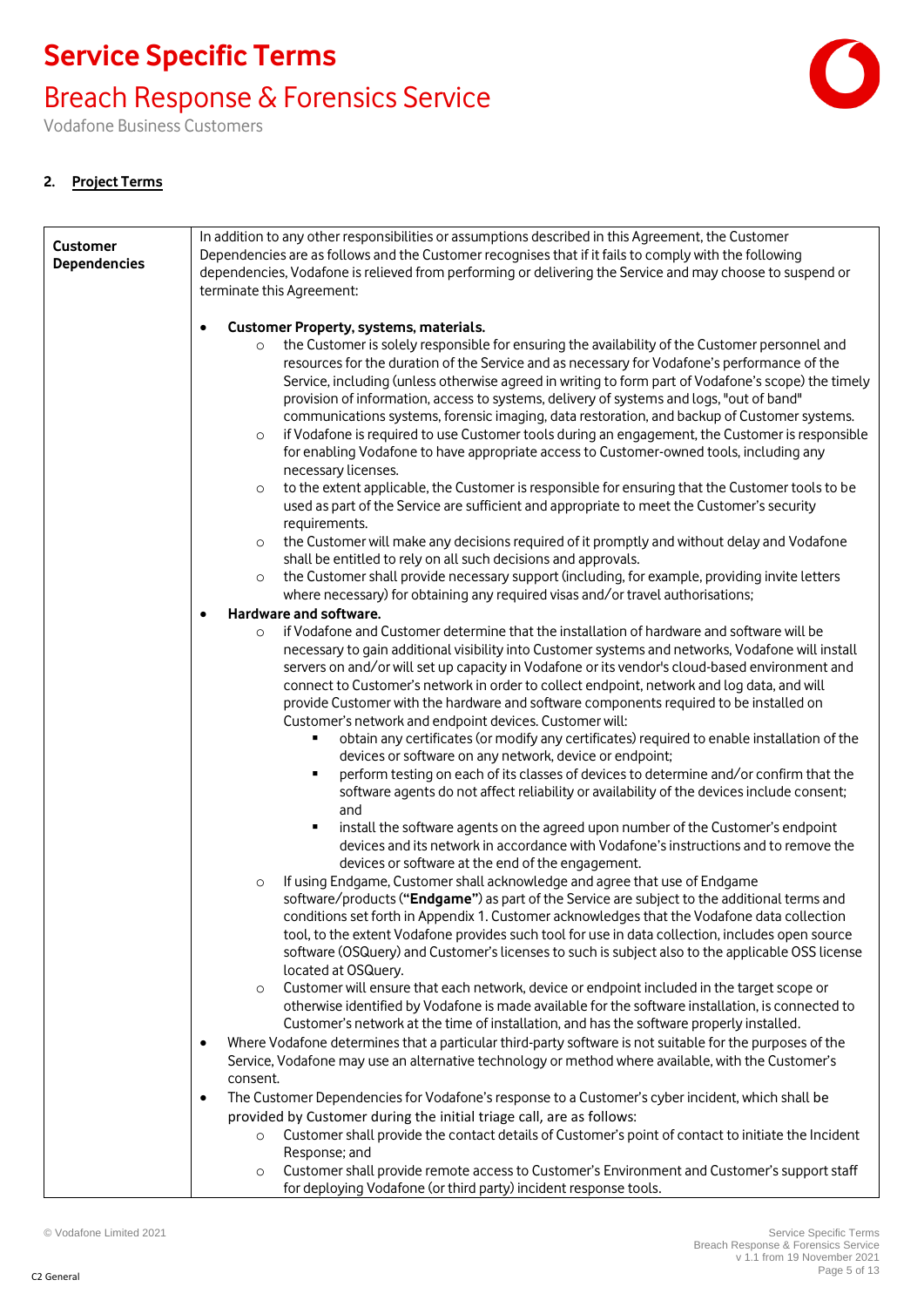### Breach Response & Forensics Service



Vodafone Business Customers

|                                                 | The Customer shall notify Vodafone of any applicable export control requirements related to Customer<br>$\bullet$<br>Property made available to Vodafone, and shall provide all assistance that Vodafone reasonably requires in<br>order to obtain any required licenses with respect to such Customer Property to comply with International<br>Trade Control Laws.<br>Customer remains responsible for supervision and performance of other contractors, vendors or third<br>$\bullet$<br>parties engaged by Customer.<br>Any hardware or software provided by Vodafone for installation on Customer Property remains the<br>$\bullet$<br>property of Vodafone or its licensors. Customer will not have access to such hardware or software.<br>Customer shall not use, copy, modify, or distribute the hardware or software and may not reverse assemble,<br>reverse engineer, reverse compile, or otherwise translate such hardware or software in any manner except<br>to the extent that applicable law specifically prohibits such restrictions. All such hardware or software must<br>be removed at the end of a Service. If using Endgame, Customer acknowledges and agrees that use of<br>Endgame software/products ("Endgame") as part of the Service are subject to the additional terms and<br>conditions set forth in Appendix 1.<br>The Customer, and its respective personnel or contractors shall not interfere with or damage any hardware<br>$\bullet$<br>or software installed on Customer's network or endpoint devices for purposes of the Service, or otherwise<br>attempt to compromise such hardware or software. Vodafone may remove, or request Customer to<br>promptly have returned, any physical devices installed on Customer's premises, systems or networks, or<br>any software in the Customer devices (including Customer devices not connected to the Customer's<br>network at the conclusion of the Service).<br>The Customer agrees that any software installed, updated or upgraded by Vodafone on Customer Property<br>$\bullet$<br>may (i) cause a device to automatically communicate with Vodafone's servers to deliver the Service, (ii)<br>affect preferences or data stored on the device, and (iii) collect Personal Data that may be present on the<br>device. Customer may withdraw consent in respect of the installation of such software at any time by<br>contacting Vodafone.                                                                                                                                                                                                                                                                                                                                                                                     |
|-------------------------------------------------|------------------------------------------------------------------------------------------------------------------------------------------------------------------------------------------------------------------------------------------------------------------------------------------------------------------------------------------------------------------------------------------------------------------------------------------------------------------------------------------------------------------------------------------------------------------------------------------------------------------------------------------------------------------------------------------------------------------------------------------------------------------------------------------------------------------------------------------------------------------------------------------------------------------------------------------------------------------------------------------------------------------------------------------------------------------------------------------------------------------------------------------------------------------------------------------------------------------------------------------------------------------------------------------------------------------------------------------------------------------------------------------------------------------------------------------------------------------------------------------------------------------------------------------------------------------------------------------------------------------------------------------------------------------------------------------------------------------------------------------------------------------------------------------------------------------------------------------------------------------------------------------------------------------------------------------------------------------------------------------------------------------------------------------------------------------------------------------------------------------------------------------------------------------------------------------------------------------------------------------------------------------------------------------------------------------------------------------------------------------------------------------------------------------------------------------------------------------------------------------------------------------------------------------------------------------------------------------------------------------------------------------------------------------------------------------------------------------------------------------------------------------------------------------------------------------------|
| General<br>Assumptions &<br><b>Dependencies</b> | The general assumptions & dependencies applicable for this Service are:<br>All work is carried out on a retainer basis.<br>There will be no changes to the scope of the Service, as set out in this Agreement.<br>$\bullet$<br>The Service is not warranted to:<br>$\bullet$<br>detect or identify all security or network threats to, or vulnerabilities of Customer's<br>$\bullet$<br>networks or other facilities, assets, or operations;<br>prevent intrusions into or any damage to Customer's networks or other facilities, assets,<br>$\bullet$<br>or operations;<br>return control of a Customer or third party system where unauthorized access or<br>$\bullet$<br>control has occurred; or<br>meet or help Customer meet any Applicable Law, industry standard or any other<br>٠<br>requirements including the Payment Card Industry Data Security Standard. It is<br>Customer's sole responsibility to provide appropriate and adequate security for its<br>company, its assets, systems and employees.<br>Vodafone may provide reasonable recommendations, advice or instructions on a particular<br>course of action in the course of performing or as a result of the Service or in the Deliverables to<br>be provided to Customer and if Customer chooses not to follow such reasonable<br>recommendations, advice or instructions, Customer acknowledges that Vodafone shall not be<br>responsible for any losses or claims made by the Customer that arise from Customer's failure to<br>follow such recommendations, advice or instructions.<br>While Vodafone will use reasonable care to carry out the Service in line with Good Industry<br>$\bullet$<br>Practice and in a manner designed to mitigate and reduce the risk of damage to Customer<br>Property, Customer acknowledges that there is inherent risk in the provision of the security<br>Service in accordance with this Agreement which may lead to operational degradation,<br>performance impact, breach of Customer policies or industry standards, or otherwise impair<br>Customer Property (each a "Customer Damage" and together the "Customer Damages") and,<br>Vodafone will not be liable to the Customer or its respective employees or any third parties of<br>the Customer for Customer Damages arising from the foregoing. To the extent possible, prior to<br>commencing any provisioning of the Service, Vodafone shall identify and inform the Customer of<br>any Customer Damage associated with the Service.<br>Customer agrees that Vodafone has the right to anonymise and aggregate Customer Data that will<br>not in any way reveal the Customer Data as being attributable to the Customer with other data and<br>leverage anonymous learnings and insights regarding use of the Service (the anonymised data, |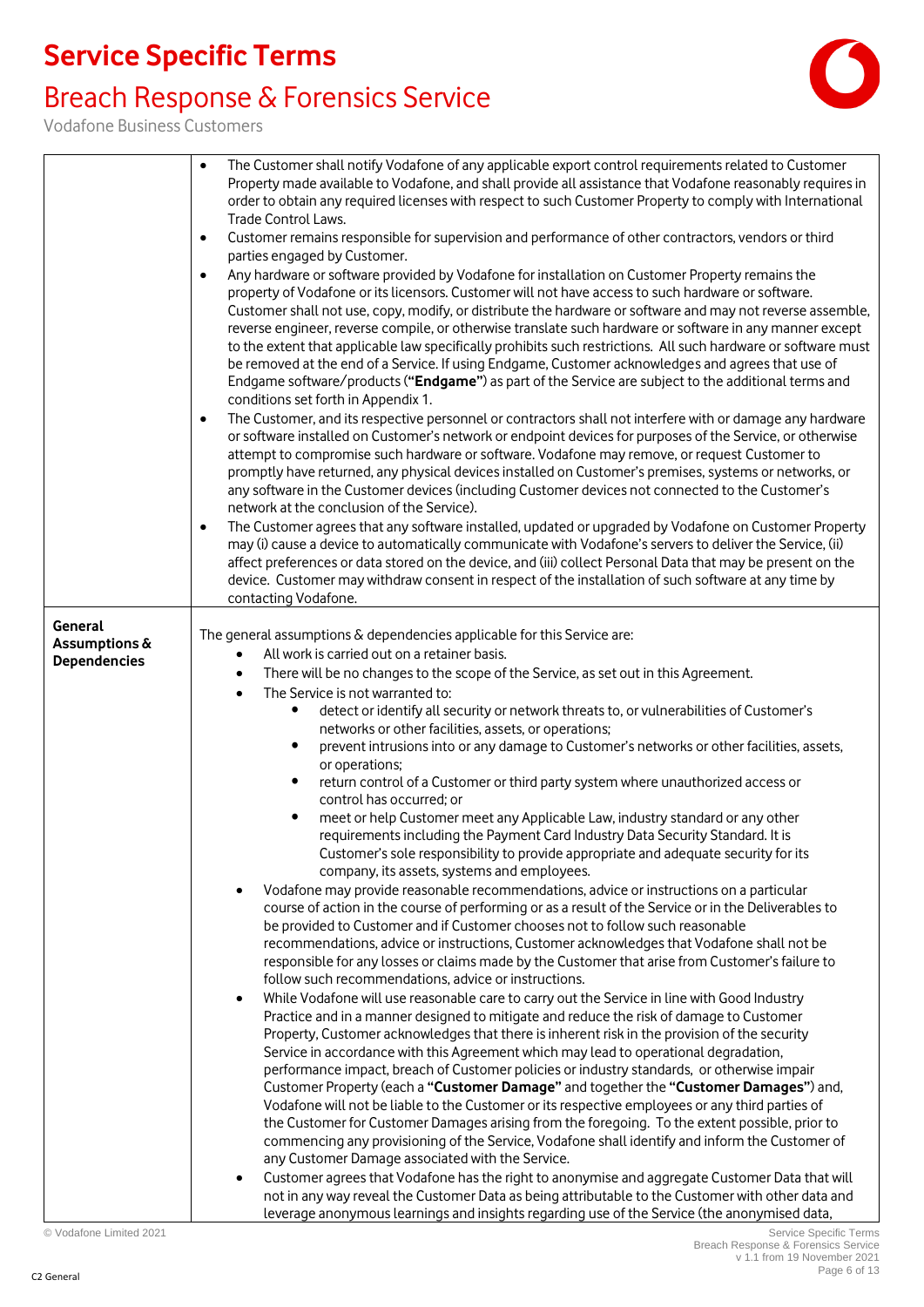### Breach Response & Forensics Service

Vodafone Business Customers

| "Vodafone Insights Data"), and that Vodafone owns Vodafone Insights Data and may use Vodafone<br>Insights Data during and after the term of this Agreement solely to develop, provide, and improve<br>Vodafone products and services.<br>Customer agrees that Vodafone is not liable to Customer for Customer Damages provided that<br>$\bullet$<br>Vodafone will use reasonable care to carry out the Service in line with Good Industry Practice and<br>in accordance with the terms of this Agreement.<br>The Customer agrees that, to the extent permitted by Applicable Law, it shall not bring any claim<br>$\bullet$<br>against Vodafone or any Group Company, whether in tort or otherwise, in connection with the<br>Service or otherwise in relation to the subject matter of this Agreement.<br>Customer acknowledges that, in providing the Service, Vodafone will access Customer Systems<br>$\bullet$<br>and data. Customer agrees that, in advance of the Agreement Start Date, it shall provide and<br>maintain all necessary consents, permissions, notices and authorisations as that are necessary<br>for Vodafone to perform the Service, including any of the foregoing from employees or third<br>parties; valid consents from or notices to applicable data subjects; and authorisations from<br>regulatory authorities, employee representative bodies or other applicable third parties<br>("Customer Consent") in a timely manner as necessary for Vodafone to access and use such<br>System and data to perform the Service under this Agreement, and/or to use any third-party<br>System(s) or data that Vodafone may use or require access to in performing the Service. For<br>purposes of this Clause, "System" means, as applicable, Customer's or a third party's computer<br>environment, network, equipment, software and related services.<br>Vodafone shall perform the Service in line with the scope of the Service as set out in this<br>$\bullet$<br>Agreement, in accordance with Good Industry Practice, and in reliance on, and in line with, the<br>Customer Consent.<br>Customer agrees to provide and maintain the Customer Consents.<br>$\bullet$<br>Customer agrees to indemnify Vodafone on an unlimited basis to the extent the Customer fails to<br>$\bullet$<br>provide and maintain the Customer Consents.<br>Vodafone is not responsible for remedying any security issues, vulnerabilities or other problems<br>$\bullet$<br>discovered in the course of performing or as a result of the Service (where such Service is<br>provided in accordance with the terms of this Agreement).<br>In providing the Service, Vodafone has no intention of committing any civil or criminal offences.<br>$\bullet$<br>Customer acknowledges and agrees that, no act or omission of Vodafone arising out of or related<br>$\bullet$<br>to Vodafone's provision of the Services will be deemed to exceed the authorisation as set out in<br>this Agreement, provided that Vodafone has provided the Services in accordance with this<br>Agreement and in line with the relevant agreed scope of services with the Customer and/or the<br>applicable Order.<br>Customer must promptly notify Vodafone of any changes to the Validation Information.<br>Customer agrees and authorises Vodafone, to retain any indicators of compromise, malware,<br>anomalies, or other metadata found as part of, or related to the performance of the Service<br>("Metadata") only for the purposes of gathering and compiling security event log data to look at<br>trends, and real or potential security threats and improving Vodafone's security services.<br>Vodafone may analyse, copy, store, and use such Metadata provided that such Metadata is<br>compiled or combined in an aggregated, 7 seudonymi or 7 seudonymized, de-identified manner<br>that will not in any way reveal the Metadata as being attributable to the Customer.<br>To the extent permitted by Applicable Law, the Customer agrees that it shall not bring any claim<br>$\bullet$<br>against Accenture or any Accenture Group Company (or any other third party acting on behalf of<br>Vodafone in providing the Service), whether in tort or otherwise, in connection with the Service<br>or otherwise in relation to the subject matter of this Agreement.<br>The Customer is responsible for: (i) ensuring that the Customers' use of the Service and<br>$\bullet$<br>associated Deliverables is in accordance with the terms of this Agreement; (ii) ensuring that the<br>scope of the Service to be provided to the Customer meets the Customer's requirements; and (iii)<br>Customer's compliance with all Applicable Laws and regulations applicable to Customer in<br>connection with the use of the Service and/or Deliverables.<br>The Customer agrees to and authorises that Vodafone may, as necessary in performance of the<br>Service: (i) access Customer Property and physically connect, disconnect, install, update,<br>upgrade, manage and operate equipment, tools and software on Customer Property; and (ii) to<br>the extent required to comply with Applicable Laws, take such actions with respect to Customer<br>Property required by law enforcement authorities or regulatory authorities. |  |  |
|-----------------------------------------------------------------------------------------------------------------------------------------------------------------------------------------------------------------------------------------------------------------------------------------------------------------------------------------------------------------------------------------------------------------------------------------------------------------------------------------------------------------------------------------------------------------------------------------------------------------------------------------------------------------------------------------------------------------------------------------------------------------------------------------------------------------------------------------------------------------------------------------------------------------------------------------------------------------------------------------------------------------------------------------------------------------------------------------------------------------------------------------------------------------------------------------------------------------------------------------------------------------------------------------------------------------------------------------------------------------------------------------------------------------------------------------------------------------------------------------------------------------------------------------------------------------------------------------------------------------------------------------------------------------------------------------------------------------------------------------------------------------------------------------------------------------------------------------------------------------------------------------------------------------------------------------------------------------------------------------------------------------------------------------------------------------------------------------------------------------------------------------------------------------------------------------------------------------------------------------------------------------------------------------------------------------------------------------------------------------------------------------------------------------------------------------------------------------------------------------------------------------------------------------------------------------------------------------------------------------------------------------------------------------------------------------------------------------------------------------------------------------------------------------------------------------------------------------------------------------------------------------------------------------------------------------------------------------------------------------------------------------------------------------------------------------------------------------------------------------------------------------------------------------------------------------------------------------------------------------------------------------------------------------------------------------------------------------------------------------------------------------------------------------------------------------------------------------------------------------------------------------------------------------------------------------------------------------------------------------------------------------------------------------------------------------------------------------------------------------------------------------------------------------------------------------------------------------------------------------------------------------------------------------------------------------------------------------------------------------------------------------------------------------------------------------------------------------------------------------------------------------------------------------------------------------------------------------------------------------------------------------------------------------------------------------------------------------------------------------------------------------------------------------------------------------------------------------------------------------------------------------------------------------------------------------------------------------------------------------------------------------------------------------------------------------------------------------------------------------------------------------------------------------------------------------------------------------------------------------------------------------------------------------------------------------------------------------------------------------------------------------------------------------------------------------------------------------------------------------------------------------------------------------------------------------------------------------------------------------------------------------------------------------------------------------------------------|--|--|
|                                                                                                                                                                                                                                                                                                                                                                                                                                                                                                                                                                                                                                                                                                                                                                                                                                                                                                                                                                                                                                                                                                                                                                                                                                                                                                                                                                                                                                                                                                                                                                                                                                                                                                                                                                                                                                                                                                                                                                                                                                                                                                                                                                                                                                                                                                                                                                                                                                                                                                                                                                                                                                                                                                                                                                                                                                                                                                                                                                                                                                                                                                                                                                                                                                                                                                                                                                                                                                                                                                                                                                                                                                                                                                                                                                                                                                                                                                                                                                                                                                                                                                                                                                                                                                                                                                                                                                                                                                                                                                                                                                                                                                                                                                                                                                                                                                                                                                                                                                                                                                                                                                                                                                                                                                                                                                                                   |  |  |
|                                                                                                                                                                                                                                                                                                                                                                                                                                                                                                                                                                                                                                                                                                                                                                                                                                                                                                                                                                                                                                                                                                                                                                                                                                                                                                                                                                                                                                                                                                                                                                                                                                                                                                                                                                                                                                                                                                                                                                                                                                                                                                                                                                                                                                                                                                                                                                                                                                                                                                                                                                                                                                                                                                                                                                                                                                                                                                                                                                                                                                                                                                                                                                                                                                                                                                                                                                                                                                                                                                                                                                                                                                                                                                                                                                                                                                                                                                                                                                                                                                                                                                                                                                                                                                                                                                                                                                                                                                                                                                                                                                                                                                                                                                                                                                                                                                                                                                                                                                                                                                                                                                                                                                                                                                                                                                                                   |  |  |
|                                                                                                                                                                                                                                                                                                                                                                                                                                                                                                                                                                                                                                                                                                                                                                                                                                                                                                                                                                                                                                                                                                                                                                                                                                                                                                                                                                                                                                                                                                                                                                                                                                                                                                                                                                                                                                                                                                                                                                                                                                                                                                                                                                                                                                                                                                                                                                                                                                                                                                                                                                                                                                                                                                                                                                                                                                                                                                                                                                                                                                                                                                                                                                                                                                                                                                                                                                                                                                                                                                                                                                                                                                                                                                                                                                                                                                                                                                                                                                                                                                                                                                                                                                                                                                                                                                                                                                                                                                                                                                                                                                                                                                                                                                                                                                                                                                                                                                                                                                                                                                                                                                                                                                                                                                                                                                                                   |  |  |
|                                                                                                                                                                                                                                                                                                                                                                                                                                                                                                                                                                                                                                                                                                                                                                                                                                                                                                                                                                                                                                                                                                                                                                                                                                                                                                                                                                                                                                                                                                                                                                                                                                                                                                                                                                                                                                                                                                                                                                                                                                                                                                                                                                                                                                                                                                                                                                                                                                                                                                                                                                                                                                                                                                                                                                                                                                                                                                                                                                                                                                                                                                                                                                                                                                                                                                                                                                                                                                                                                                                                                                                                                                                                                                                                                                                                                                                                                                                                                                                                                                                                                                                                                                                                                                                                                                                                                                                                                                                                                                                                                                                                                                                                                                                                                                                                                                                                                                                                                                                                                                                                                                                                                                                                                                                                                                                                   |  |  |
|                                                                                                                                                                                                                                                                                                                                                                                                                                                                                                                                                                                                                                                                                                                                                                                                                                                                                                                                                                                                                                                                                                                                                                                                                                                                                                                                                                                                                                                                                                                                                                                                                                                                                                                                                                                                                                                                                                                                                                                                                                                                                                                                                                                                                                                                                                                                                                                                                                                                                                                                                                                                                                                                                                                                                                                                                                                                                                                                                                                                                                                                                                                                                                                                                                                                                                                                                                                                                                                                                                                                                                                                                                                                                                                                                                                                                                                                                                                                                                                                                                                                                                                                                                                                                                                                                                                                                                                                                                                                                                                                                                                                                                                                                                                                                                                                                                                                                                                                                                                                                                                                                                                                                                                                                                                                                                                                   |  |  |
|                                                                                                                                                                                                                                                                                                                                                                                                                                                                                                                                                                                                                                                                                                                                                                                                                                                                                                                                                                                                                                                                                                                                                                                                                                                                                                                                                                                                                                                                                                                                                                                                                                                                                                                                                                                                                                                                                                                                                                                                                                                                                                                                                                                                                                                                                                                                                                                                                                                                                                                                                                                                                                                                                                                                                                                                                                                                                                                                                                                                                                                                                                                                                                                                                                                                                                                                                                                                                                                                                                                                                                                                                                                                                                                                                                                                                                                                                                                                                                                                                                                                                                                                                                                                                                                                                                                                                                                                                                                                                                                                                                                                                                                                                                                                                                                                                                                                                                                                                                                                                                                                                                                                                                                                                                                                                                                                   |  |  |
|                                                                                                                                                                                                                                                                                                                                                                                                                                                                                                                                                                                                                                                                                                                                                                                                                                                                                                                                                                                                                                                                                                                                                                                                                                                                                                                                                                                                                                                                                                                                                                                                                                                                                                                                                                                                                                                                                                                                                                                                                                                                                                                                                                                                                                                                                                                                                                                                                                                                                                                                                                                                                                                                                                                                                                                                                                                                                                                                                                                                                                                                                                                                                                                                                                                                                                                                                                                                                                                                                                                                                                                                                                                                                                                                                                                                                                                                                                                                                                                                                                                                                                                                                                                                                                                                                                                                                                                                                                                                                                                                                                                                                                                                                                                                                                                                                                                                                                                                                                                                                                                                                                                                                                                                                                                                                                                                   |  |  |
|                                                                                                                                                                                                                                                                                                                                                                                                                                                                                                                                                                                                                                                                                                                                                                                                                                                                                                                                                                                                                                                                                                                                                                                                                                                                                                                                                                                                                                                                                                                                                                                                                                                                                                                                                                                                                                                                                                                                                                                                                                                                                                                                                                                                                                                                                                                                                                                                                                                                                                                                                                                                                                                                                                                                                                                                                                                                                                                                                                                                                                                                                                                                                                                                                                                                                                                                                                                                                                                                                                                                                                                                                                                                                                                                                                                                                                                                                                                                                                                                                                                                                                                                                                                                                                                                                                                                                                                                                                                                                                                                                                                                                                                                                                                                                                                                                                                                                                                                                                                                                                                                                                                                                                                                                                                                                                                                   |  |  |
|                                                                                                                                                                                                                                                                                                                                                                                                                                                                                                                                                                                                                                                                                                                                                                                                                                                                                                                                                                                                                                                                                                                                                                                                                                                                                                                                                                                                                                                                                                                                                                                                                                                                                                                                                                                                                                                                                                                                                                                                                                                                                                                                                                                                                                                                                                                                                                                                                                                                                                                                                                                                                                                                                                                                                                                                                                                                                                                                                                                                                                                                                                                                                                                                                                                                                                                                                                                                                                                                                                                                                                                                                                                                                                                                                                                                                                                                                                                                                                                                                                                                                                                                                                                                                                                                                                                                                                                                                                                                                                                                                                                                                                                                                                                                                                                                                                                                                                                                                                                                                                                                                                                                                                                                                                                                                                                                   |  |  |
|                                                                                                                                                                                                                                                                                                                                                                                                                                                                                                                                                                                                                                                                                                                                                                                                                                                                                                                                                                                                                                                                                                                                                                                                                                                                                                                                                                                                                                                                                                                                                                                                                                                                                                                                                                                                                                                                                                                                                                                                                                                                                                                                                                                                                                                                                                                                                                                                                                                                                                                                                                                                                                                                                                                                                                                                                                                                                                                                                                                                                                                                                                                                                                                                                                                                                                                                                                                                                                                                                                                                                                                                                                                                                                                                                                                                                                                                                                                                                                                                                                                                                                                                                                                                                                                                                                                                                                                                                                                                                                                                                                                                                                                                                                                                                                                                                                                                                                                                                                                                                                                                                                                                                                                                                                                                                                                                   |  |  |
|                                                                                                                                                                                                                                                                                                                                                                                                                                                                                                                                                                                                                                                                                                                                                                                                                                                                                                                                                                                                                                                                                                                                                                                                                                                                                                                                                                                                                                                                                                                                                                                                                                                                                                                                                                                                                                                                                                                                                                                                                                                                                                                                                                                                                                                                                                                                                                                                                                                                                                                                                                                                                                                                                                                                                                                                                                                                                                                                                                                                                                                                                                                                                                                                                                                                                                                                                                                                                                                                                                                                                                                                                                                                                                                                                                                                                                                                                                                                                                                                                                                                                                                                                                                                                                                                                                                                                                                                                                                                                                                                                                                                                                                                                                                                                                                                                                                                                                                                                                                                                                                                                                                                                                                                                                                                                                                                   |  |  |
|                                                                                                                                                                                                                                                                                                                                                                                                                                                                                                                                                                                                                                                                                                                                                                                                                                                                                                                                                                                                                                                                                                                                                                                                                                                                                                                                                                                                                                                                                                                                                                                                                                                                                                                                                                                                                                                                                                                                                                                                                                                                                                                                                                                                                                                                                                                                                                                                                                                                                                                                                                                                                                                                                                                                                                                                                                                                                                                                                                                                                                                                                                                                                                                                                                                                                                                                                                                                                                                                                                                                                                                                                                                                                                                                                                                                                                                                                                                                                                                                                                                                                                                                                                                                                                                                                                                                                                                                                                                                                                                                                                                                                                                                                                                                                                                                                                                                                                                                                                                                                                                                                                                                                                                                                                                                                                                                   |  |  |
|                                                                                                                                                                                                                                                                                                                                                                                                                                                                                                                                                                                                                                                                                                                                                                                                                                                                                                                                                                                                                                                                                                                                                                                                                                                                                                                                                                                                                                                                                                                                                                                                                                                                                                                                                                                                                                                                                                                                                                                                                                                                                                                                                                                                                                                                                                                                                                                                                                                                                                                                                                                                                                                                                                                                                                                                                                                                                                                                                                                                                                                                                                                                                                                                                                                                                                                                                                                                                                                                                                                                                                                                                                                                                                                                                                                                                                                                                                                                                                                                                                                                                                                                                                                                                                                                                                                                                                                                                                                                                                                                                                                                                                                                                                                                                                                                                                                                                                                                                                                                                                                                                                                                                                                                                                                                                                                                   |  |  |
|                                                                                                                                                                                                                                                                                                                                                                                                                                                                                                                                                                                                                                                                                                                                                                                                                                                                                                                                                                                                                                                                                                                                                                                                                                                                                                                                                                                                                                                                                                                                                                                                                                                                                                                                                                                                                                                                                                                                                                                                                                                                                                                                                                                                                                                                                                                                                                                                                                                                                                                                                                                                                                                                                                                                                                                                                                                                                                                                                                                                                                                                                                                                                                                                                                                                                                                                                                                                                                                                                                                                                                                                                                                                                                                                                                                                                                                                                                                                                                                                                                                                                                                                                                                                                                                                                                                                                                                                                                                                                                                                                                                                                                                                                                                                                                                                                                                                                                                                                                                                                                                                                                                                                                                                                                                                                                                                   |  |  |
|                                                                                                                                                                                                                                                                                                                                                                                                                                                                                                                                                                                                                                                                                                                                                                                                                                                                                                                                                                                                                                                                                                                                                                                                                                                                                                                                                                                                                                                                                                                                                                                                                                                                                                                                                                                                                                                                                                                                                                                                                                                                                                                                                                                                                                                                                                                                                                                                                                                                                                                                                                                                                                                                                                                                                                                                                                                                                                                                                                                                                                                                                                                                                                                                                                                                                                                                                                                                                                                                                                                                                                                                                                                                                                                                                                                                                                                                                                                                                                                                                                                                                                                                                                                                                                                                                                                                                                                                                                                                                                                                                                                                                                                                                                                                                                                                                                                                                                                                                                                                                                                                                                                                                                                                                                                                                                                                   |  |  |
|                                                                                                                                                                                                                                                                                                                                                                                                                                                                                                                                                                                                                                                                                                                                                                                                                                                                                                                                                                                                                                                                                                                                                                                                                                                                                                                                                                                                                                                                                                                                                                                                                                                                                                                                                                                                                                                                                                                                                                                                                                                                                                                                                                                                                                                                                                                                                                                                                                                                                                                                                                                                                                                                                                                                                                                                                                                                                                                                                                                                                                                                                                                                                                                                                                                                                                                                                                                                                                                                                                                                                                                                                                                                                                                                                                                                                                                                                                                                                                                                                                                                                                                                                                                                                                                                                                                                                                                                                                                                                                                                                                                                                                                                                                                                                                                                                                                                                                                                                                                                                                                                                                                                                                                                                                                                                                                                   |  |  |
|                                                                                                                                                                                                                                                                                                                                                                                                                                                                                                                                                                                                                                                                                                                                                                                                                                                                                                                                                                                                                                                                                                                                                                                                                                                                                                                                                                                                                                                                                                                                                                                                                                                                                                                                                                                                                                                                                                                                                                                                                                                                                                                                                                                                                                                                                                                                                                                                                                                                                                                                                                                                                                                                                                                                                                                                                                                                                                                                                                                                                                                                                                                                                                                                                                                                                                                                                                                                                                                                                                                                                                                                                                                                                                                                                                                                                                                                                                                                                                                                                                                                                                                                                                                                                                                                                                                                                                                                                                                                                                                                                                                                                                                                                                                                                                                                                                                                                                                                                                                                                                                                                                                                                                                                                                                                                                                                   |  |  |

 $\mathbf{I}$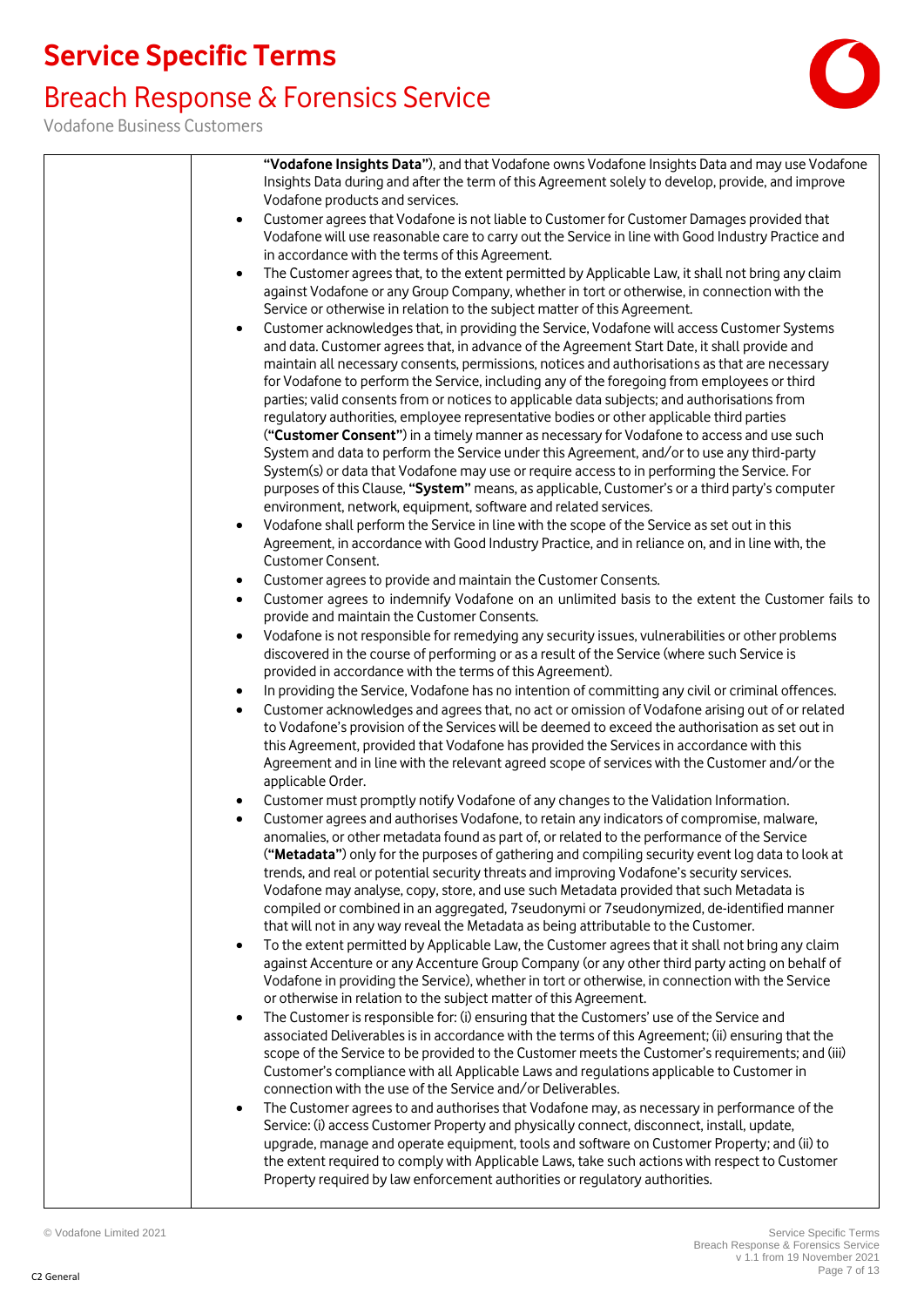## Breach Response & Forensics Service



Vodafone Business Customers

| <b>Materials and</b><br><b>Software</b> | Vodafone may use certain third-party software products ("Third-Party Software") in its provision of the<br>$\bullet$<br>Service. The Customer agrees and acknowledges that Customer will not be provided access to these<br>products. Any output directly from the Third-Party Software that is used by Vodafone in connection with<br>the provision of the Service to the Customer without further input from Vodafone is being provided on<br>an "as-is" basis and is excluded from any warranties set out in this Agreement.<br>Vodafone reserves the right to: (i) change the hosting provider used to host any proprietary or Third-Party<br>Software used for the provision of the Service; and (ii) change any Third-Party Software it uses to provide |
|-----------------------------------------|---------------------------------------------------------------------------------------------------------------------------------------------------------------------------------------------------------------------------------------------------------------------------------------------------------------------------------------------------------------------------------------------------------------------------------------------------------------------------------------------------------------------------------------------------------------------------------------------------------------------------------------------------------------------------------------------------------------------------------------------------------------|
|                                         | the Service to Customer, provided that such changes do not materially impact the Service.<br>With regard to any Third-Party Software provided as part of the Service, the Customer agrees not to,<br>directly or indirectly do any of the following: (i) reverse engineer, decompile, disassemble or otherwise                                                                                                                                                                                                                                                                                                                                                                                                                                                |
|                                         | attempt to discover the source code or underlying ideas or algorithms of the Third-Party Software; (ii)<br>modify, translate, or create derivative works based on any element of the Third-Party Software or any<br>related documentation; (iii) rent, lease, distribute, sell, resell, assign, or otherwise transfer its rights to use<br>the Third-Party Software; (iv) use the Third-Party Software for any purpose other than the performance<br>of the Service in accordance with this Agreement; (v) remove any proprietary notices from Third-Party<br>Software or related materials furnished or made available to Customer; and/or (vi) permit any third party<br>to access the Third-Party Software.                                                |
|                                         | Vodafone may additionally utilize custom-developed software, scripts, exploits, and other technologies<br>("Custom Products") in its provision of the Service. Such technologies may be deployed on Customer<br>systems during the provision of the Service. Any such technologies remain Vodafone intellectual<br>property, and Vodafone retains all corresponding rights to these technologies. Vodafone shall not be<br>obligated to provide Customer with copies of, access to, or a license for such technologies.                                                                                                                                                                                                                                       |
| <b>Acceptance Testing</b>               | There is no acceptance testing applicable to this SOW unless specifically mentioned in the "Project and<br>Services" section.                                                                                                                                                                                                                                                                                                                                                                                                                                                                                                                                                                                                                                 |
| <b>Expenses</b>                         | Where a physical presence at a Customer site is required for an Incident Response ("Onsite Response") as<br>agreed between Vodafone and the Customer as part of the triage call set out in the Service Methodology<br>section above, Vodafone will seek to use local resources (resource already based in the Customer's country) but<br>where this is not possible then resource from another country will be deployed. An Onsite Response is subject<br>to the Customer Authorised Personnel agreeing, in writing to Vodafone, to pay all travel and expenses incurred<br>by Vodafone to support the Onsite Response ("Onsite Response Expenses").                                                                                                          |
|                                         | Vodafone will maintain and provide evidence of all Onsite Response Expenses incurred and provide to<br>Customer where requested.                                                                                                                                                                                                                                                                                                                                                                                                                                                                                                                                                                                                                              |
|                                         | Should the total amount of the Onsite Response Expenses for any one Onsite Response exceed, or are likely to<br>exceed, the equivalent of five thousand Euros (€5,000), Vodafone will seek pre-approval in writing from the<br>Customer.                                                                                                                                                                                                                                                                                                                                                                                                                                                                                                                      |
|                                         | Vodafone will invoice the Customer the total value of the Onsite Response Expenses in the month following the<br>completion of the Onsite Response.                                                                                                                                                                                                                                                                                                                                                                                                                                                                                                                                                                                                           |
| Out of scope<br>statement               | The following are not in scope for the Service:<br>any provision of expert testimony or litigation assistance or support services;<br>any provision of a regulated service. Vodafone is not licensed or certified in any country, state, or<br>province as a public accountant, auditor, legal advisor, or private investigator, and is not being retained<br>to provide any accounting services, accounting guidance, audit or internal control advisory services,<br>tax or legal advice or investigatory services that would require a license;                                                                                                                                                                                                            |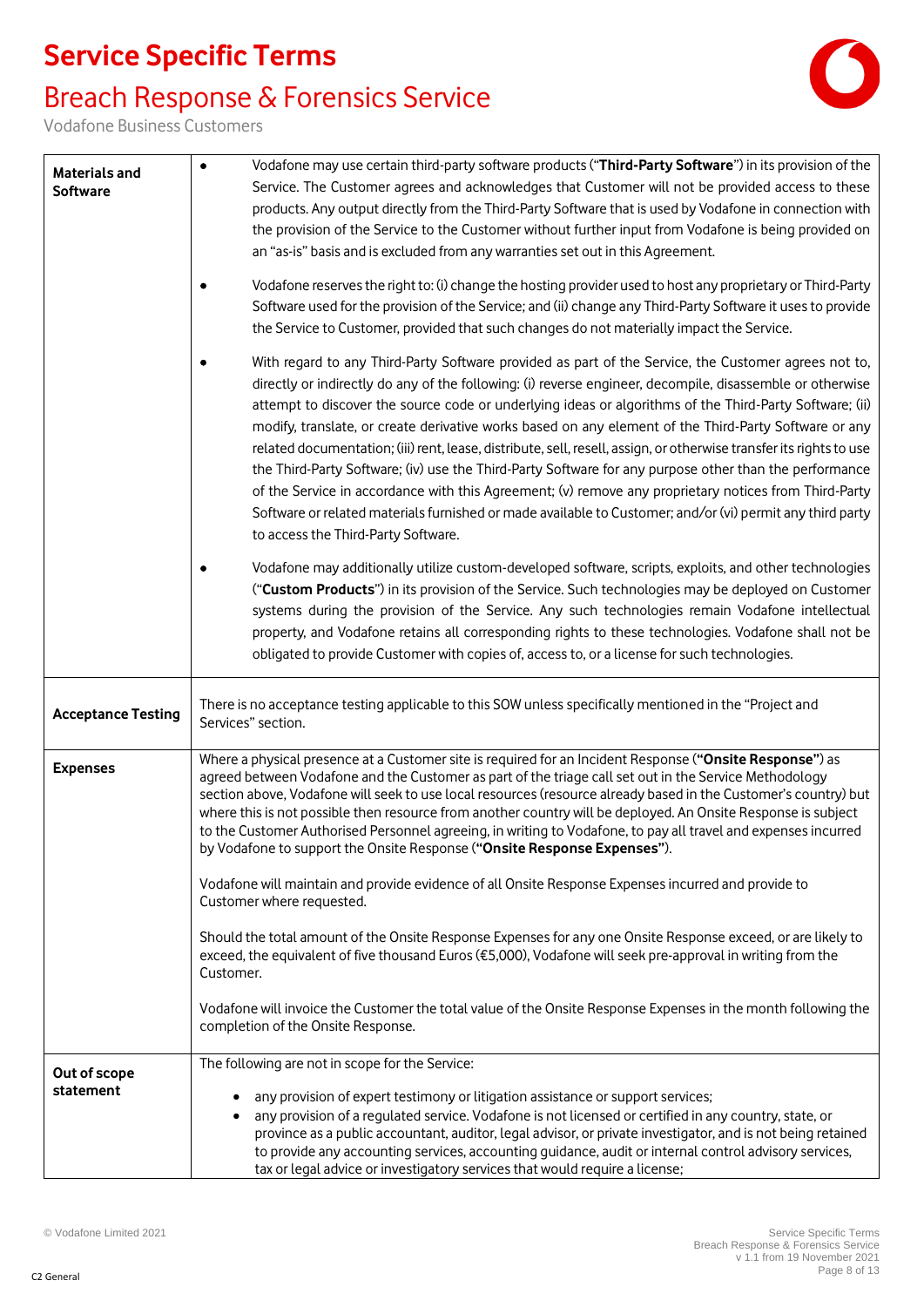### Breach Response & Forensics Service



Vodafone Business Customers

|                                 | any forensic data collection from Customer employee-owned personal mobile phones, tablets or e-<br>readers. For the avoidance of doubt, Customer-owned business mobile phones, tablets or e-readers<br>will be included within the Service;<br>any implementation of a Remediation Plan and any post-implementation monitoring of Customer<br>systems and networks. Any such services will be subject to a separate contract to be agreed in writing<br>between Vodafone and Customer; and<br>any improvement of any Customer tool.<br>Except for any required Onsite Responses, the services detailed in this SOW shall be provided remotely and<br>constitute Vodafone's complete scope of work. All other services are out of scope.           |
|---------------------------------|---------------------------------------------------------------------------------------------------------------------------------------------------------------------------------------------------------------------------------------------------------------------------------------------------------------------------------------------------------------------------------------------------------------------------------------------------------------------------------------------------------------------------------------------------------------------------------------------------------------------------------------------------------------------------------------------------------------------------------------------------|
| <b>Data Protection</b>          | 1. Where Vodafone processes Personal Data, the relevant section of the clause headed "Data" of the<br>Professional Services General Terms shall apply.                                                                                                                                                                                                                                                                                                                                                                                                                                                                                                                                                                                            |
|                                 | 2. Vodafone shall only act as Data Processor in respect of any Personal Data processed on behalf of<br>Customer for the performance of the following deliverables:                                                                                                                                                                                                                                                                                                                                                                                                                                                                                                                                                                                |
|                                 | 1. Deliverable 1: Periodic Status Report;                                                                                                                                                                                                                                                                                                                                                                                                                                                                                                                                                                                                                                                                                                         |
|                                 | 2. Deliverable 2: Remediation Plan;                                                                                                                                                                                                                                                                                                                                                                                                                                                                                                                                                                                                                                                                                                               |
|                                 | Deliverable 3: Incident Response Report; and<br>3.                                                                                                                                                                                                                                                                                                                                                                                                                                                                                                                                                                                                                                                                                                |
|                                 | Deliverable 4: Explanatory Presentation<br>4.                                                                                                                                                                                                                                                                                                                                                                                                                                                                                                                                                                                                                                                                                                     |
|                                 | (the "Processor Services").                                                                                                                                                                                                                                                                                                                                                                                                                                                                                                                                                                                                                                                                                                                       |
|                                 | Where Customer shares Personal Data with Vodafone for the Processor Services, the Customer warrants and<br>undertakes that it has complied with all necessary obligations imposed on it under Applicable Law including<br>ensuring that it has either (i) obtained all necessary consents to transfer the Personal Data to Vodafone; or (ii)<br>secured another lawful basis, in accordance with Applicable Privacy Law, to share such Personal Data with<br>Vodafone for the processing envisaged by this Agreement and has provided appropriate privacy notices to the<br>relevant data subjects (as required by Applicable Privacy Law) to enable it to share the Personal Data with<br>Vodafone for the purposes envisaged by this Agreement. |
| <b>Payment Card</b><br>Industry | Vodafone does not warrant that the Service will be payment card industry ("PCI") requirements Compliant or<br>that the Service will enable Customer to be compliant with Applicable Privacy Law.                                                                                                                                                                                                                                                                                                                                                                                                                                                                                                                                                  |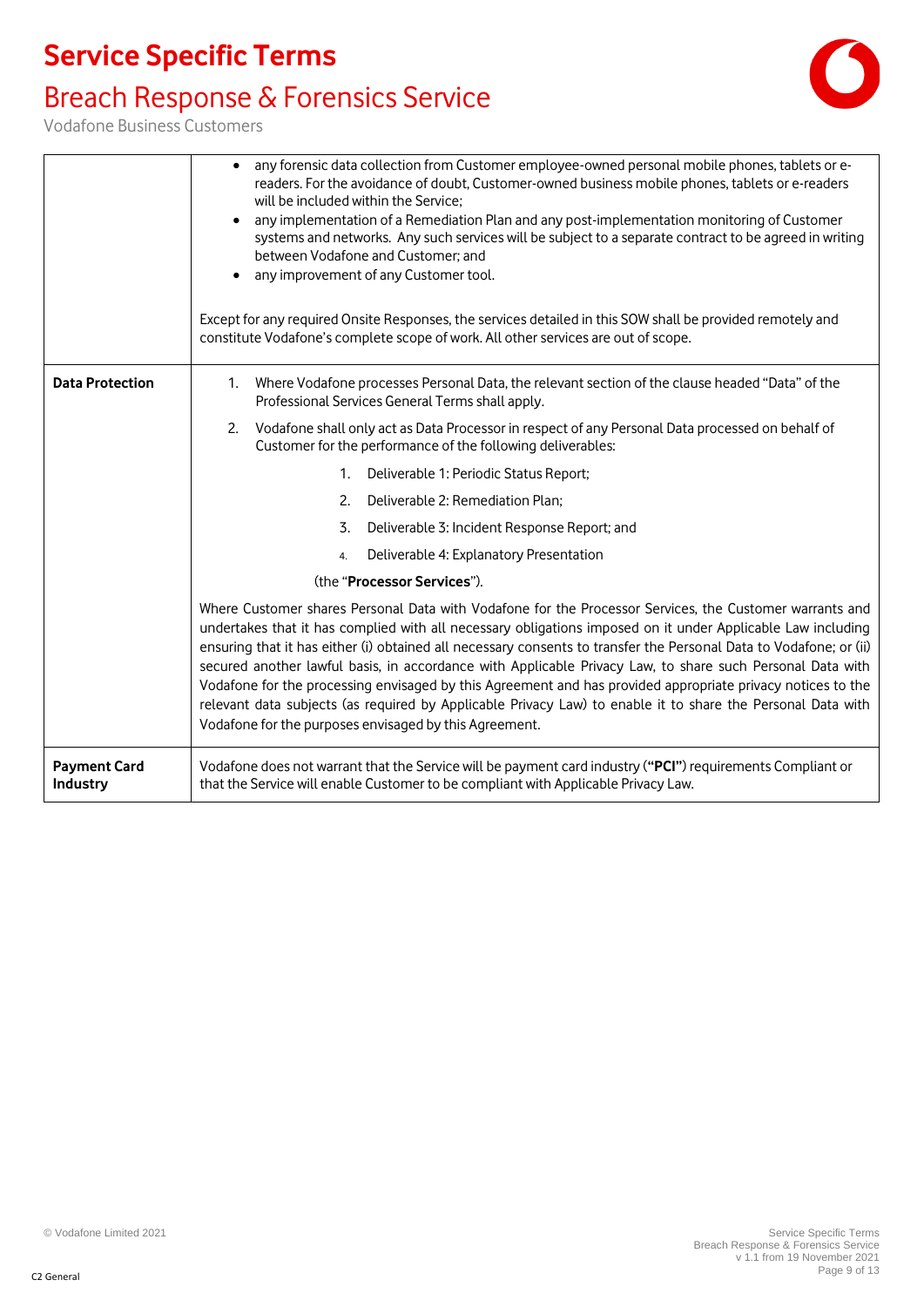### Breach Response & Forensics Service

Vodafone Business Customers

#### **3. Standard Information**

| <b>Contractual Terms</b>       | The Professional Services General Terms govern the relationship of the Parties in respect of the<br>Service provided by Vodafone to the Customer under this SOW.                                                                                                                                                                                                                                |
|--------------------------------|-------------------------------------------------------------------------------------------------------------------------------------------------------------------------------------------------------------------------------------------------------------------------------------------------------------------------------------------------------------------------------------------------|
| <b>Minimum Term</b>            | Commencing on the Agreement Start Date and 12 months thereafter. There shall be no Renewal<br>Term.                                                                                                                                                                                                                                                                                             |
|                                | In the event the applicable Service is not completed on or before the expiry of the Minimum<br>Term, Vodafone will notify Customer via email or other written notice, and, if applicable, the<br>Minimum Term will be extended automatically until such time the specific Incident Response is<br>closed. This is in place to avoid ceasing the Service while the Incident Response is ongoing. |
| <b>Agreement Start</b><br>Date | The date of the Customer's acceptance of the terms of this Agreement.                                                                                                                                                                                                                                                                                                                           |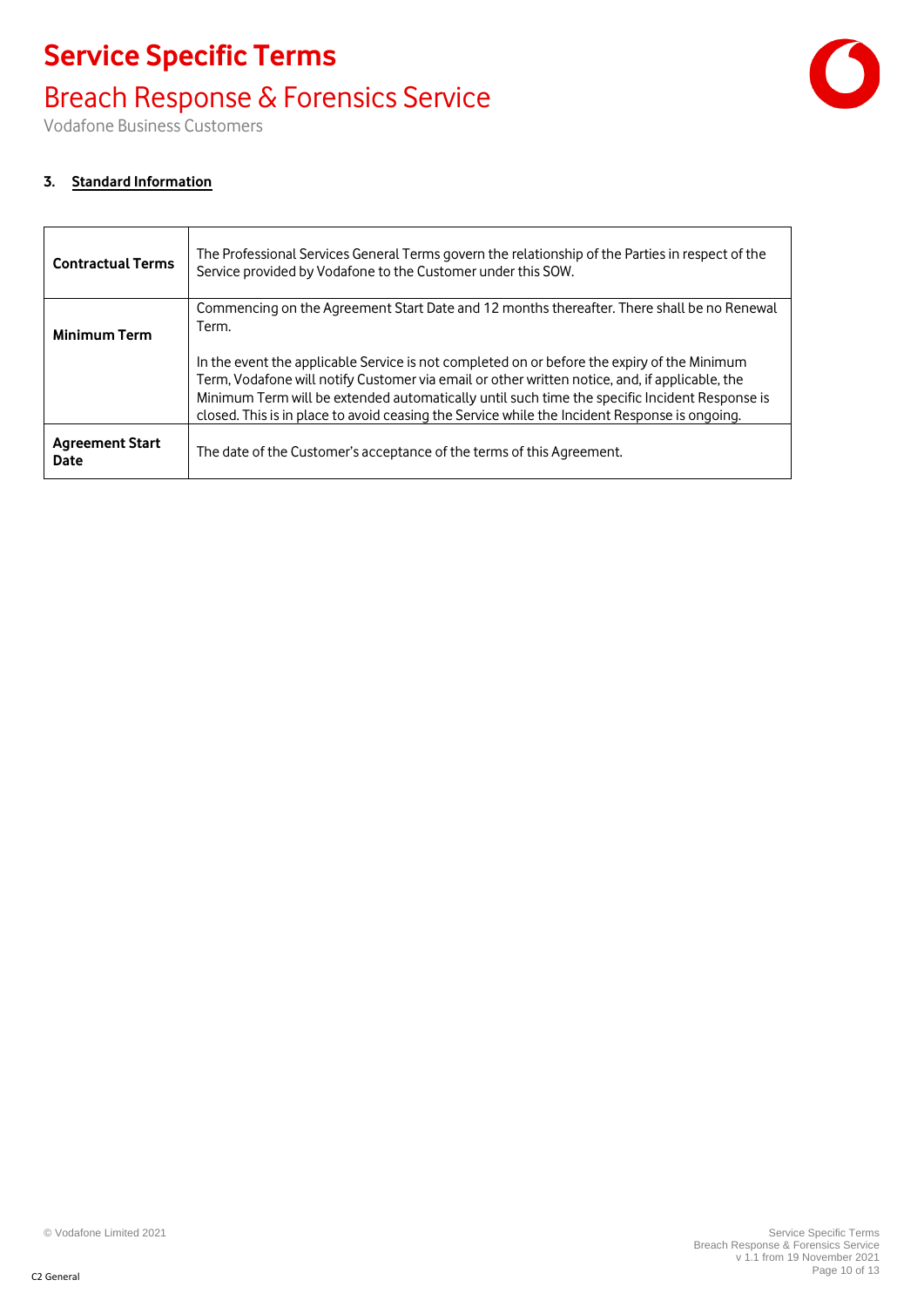### Breach Response & Forensics Service

Vodafone Business Customers

#### **4. Charges**

| <b>Charges</b> | The Charges shall be set out in the Order and shall be exclusive of VAT at the prevailing rate.                                                                                                                                                                                                                                                  |  |
|----------------|--------------------------------------------------------------------------------------------------------------------------------------------------------------------------------------------------------------------------------------------------------------------------------------------------------------------------------------------------|--|
|                | Tier 1                                                                                                                                                                                                                                                                                                                                           |  |
|                |                                                                                                                                                                                                                                                                                                                                                  |  |
|                | Where Customer has procured the Service pursuant to Tier 1 and the 80 retainer hours are<br>completely used by Customer before expiry of the Minimum Term, any other breach response<br>and forensic services provided during the Minimum Term shall be charged to Customer at the<br>Tier 2 Hourly Rate.                                        |  |
|                | Tier <sub>2</sub>                                                                                                                                                                                                                                                                                                                                |  |
|                | Where Customer has procured the Service pursuant to Tier 2, any breach response and forensic<br>services provided during the Minimum Term shall be charged at the Tier 2 Hourly Rate.                                                                                                                                                            |  |
| Invoice        | Charges shall be invoiced as follows:                                                                                                                                                                                                                                                                                                            |  |
|                | Tier 1                                                                                                                                                                                                                                                                                                                                           |  |
|                | Where Customer has procured the Service pursuant to Tier 1, the 80 retainer hours shall be<br>invoiced to Customer following the Agreement Start Date. Any other breach responses and<br>forensic services provided during the Minimum Term, but outside of the 80 retainer hours, shall<br>be invoiced as and when those services are provided. |  |
|                | Tier <sub>2</sub>                                                                                                                                                                                                                                                                                                                                |  |
|                | If Customer has procured the Service pursuant to Tier 2, any breach response and forensic<br>services provided during the Minimum Term shall be invoiced as and when those services are<br>provided.                                                                                                                                             |  |
|                | <b>Expenses</b>                                                                                                                                                                                                                                                                                                                                  |  |
|                | Where an Onsite Response is required, the total value of the Onsite Response Expenses shall<br>be invoiced to the Customer in the month following the completion of the Onsite Response.                                                                                                                                                         |  |

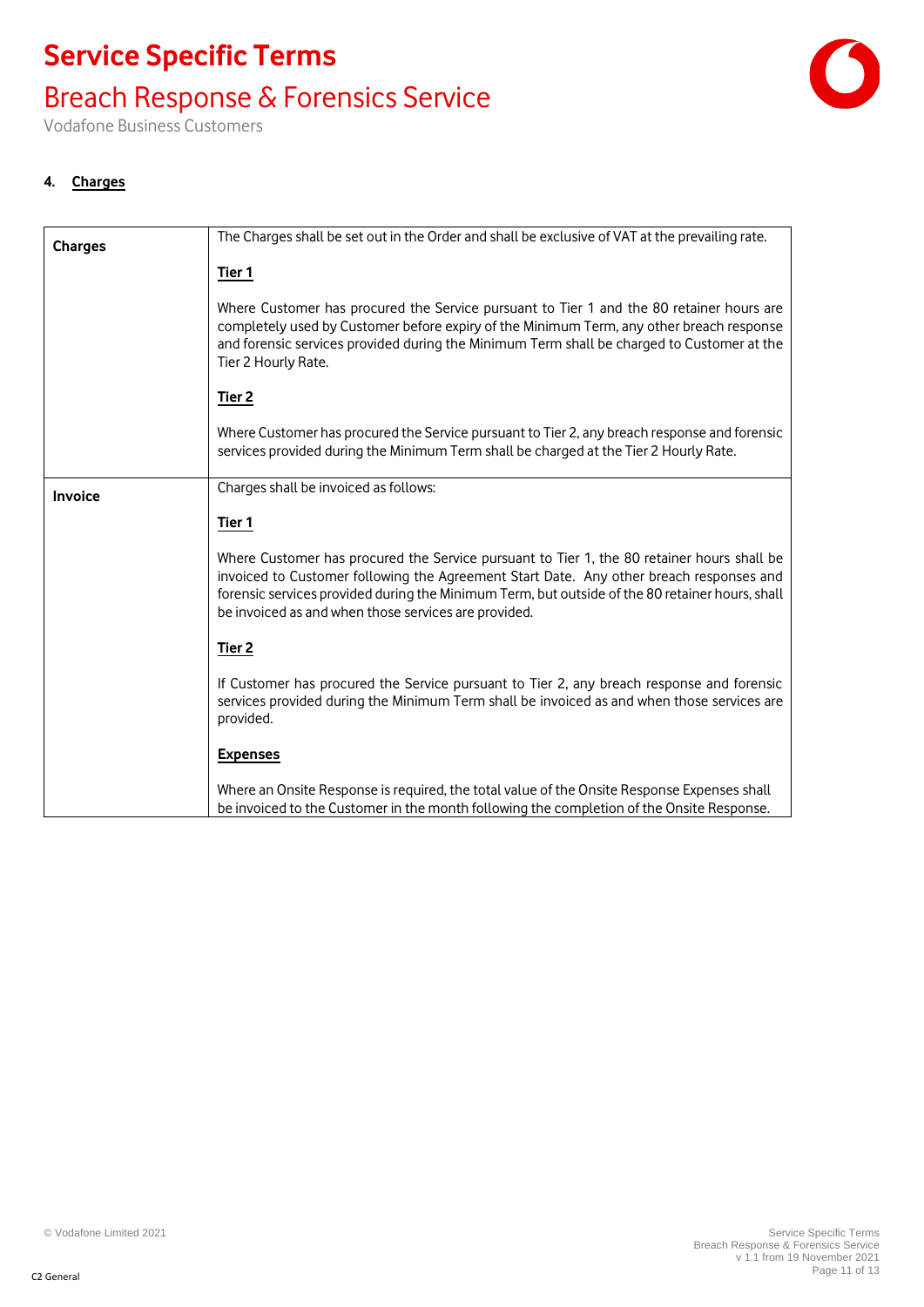## **Definitions** Breach Response & Forensics Service



Vodafone Business Customers

The following definitions are applicable to the Service, and are in addition to the definitions detailed in the Professional Services General Terms:

| <b>Accenture</b>                   | means Accenture (UK) Limited, a company incorporated in England with registration number 4757301,<br>whose registered office is at 30 Fenchurch Street, London, EC3M 3BD. |
|------------------------------------|---------------------------------------------------------------------------------------------------------------------------------------------------------------------------|
| <b>Accenture</b>                   | Group means Accenture or any entity, whether incorporated or not, that controls, is controlled by, or is under                                                            |
| Company                            | common control with Accenture.                                                                                                                                            |
| <b>Customer</b>                    | means Customer's personnel and/or Customer's legal counsel.                                                                                                               |
| <b>Authorised</b>                  |                                                                                                                                                                           |
| Personnel                          |                                                                                                                                                                           |
| <b>Customer Data</b>               | means all data, documents or records of whatever nature and in whatever form relating to the business                                                                     |
|                                    | of the Customer, the Customers' employees or otherwise, whether subsisting before or after the date of                                                                    |
|                                    | this Agreement and whether created or processed as part of, or in connection with, the Services.                                                                          |
| <b>Customer Property</b>           | means Endpoints, computer systems; servers; technology infrastructures; telecommunications or                                                                             |
|                                    | electronic communications systems and associated communications; confidential information; data                                                                           |
|                                    | (including Personal Data, employee identification, authentication or credential data user details and other                                                               |
|                                    | sensitive information); assets; devices; intellectual property; and/or physical premises, that are used by                                                                |
|                                    | Customer, or its respective employees, customers, or suppliers, whether owned or otherwise controlled                                                                     |
| Environment                        | by the Customer or owned by a third party.<br>means network connected devices such as servers, workstations, printers, scanners, phones, routers,                         |
|                                    | switches, hypervisors, wireless devices and others. Environment does not include software applications.                                                                   |
| <b>Explanatory</b>                 | means the one-off sixty (60) minute presentation provided by Vodafone to Customer, explaining the                                                                         |
| Presentation                       | findings of the Incident Response Report.                                                                                                                                 |
| Good                               | Industry means, in respect of any activity, performing that activity effectively, reliably and professionally in good                                                     |
| <b>Practice</b>                    | faith and in a prompt and timely manner using the degree of skill, care, diligence, prudence, foresight and                                                               |
|                                    | judgement which would reasonably be expected from a skilled, experienced and market leading operator                                                                      |
|                                    | engaged in the provision of the Service or such activity (as applicable) on a commercial basis.                                                                           |
| <b>Group Company</b>               | means an Vodafone Group Company or a company or corporation within Vodafone Group (as the case                                                                            |
|                                    | may be).                                                                                                                                                                  |
| <b>Incident Response</b>           | means a one-off engagement for the performance of the Service in order to guide the Customer through                                                                      |
|                                    | a cyber incident, the scope of which is agreed with Customer in accordance with the Service Methodology                                                                   |
|                                    | section above.                                                                                                                                                            |
| International                      | Trade means all export control and economic sanctions laws applicable to the relevant Party's performance                                                                 |
| <b>Control Laws</b>                | under this Agreement, including the use and transfer of any products, software, technology or services                                                                    |
|                                    | subject to this Agreement.                                                                                                                                                |
| Marketplace                        | means the platform set out at https://marketplace.vodafone.co.uk/home.                                                                                                    |
| <b>Remediation Plan</b>            | means the part of the Incident Response Report that documents recommended actions for attempting                                                                          |
|                                    | to remove identified malicious actors, as well as artefacts, from Customer systems.                                                                                       |
| <b>Service</b>                     | the date as agreed between the parties for the Service to commence.                                                                                                       |
| <b>Commencement</b><br><b>Date</b> |                                                                                                                                                                           |
| <b>Tier 2 Hourly Rate</b>          | means the hourly rate of £610.00 (exc. VAT).                                                                                                                              |
| Validation                         | means the information provided by Customer to Vodafone, prior to the Agreement Start Date, which was                                                                      |
| Information                        | used by Vodafone to determine whether or not the Service could be provided to Customer. The Validation                                                                    |
|                                    | Information may include, but is not limited to, (i) the countries the Customer will receive the Service; (ii)                                                             |
|                                    | the core business of the Customer; (iii) the systems Customer will be using the Service for; and (iv)                                                                     |
|                                    | whether the Customer has any existing conflicts with Vodafone.                                                                                                            |
| <b>Vodafone</b>                    | means (a) Vodafone Limited, a company incorporated in England with registration number 1471587,                                                                           |
|                                    | whose registered office is at Vodafone House, The Connection, Newbury, Berkshire, RG14 2FN, England;                                                                      |
|                                    | and/or (b) a third party acting on behalf of Vodafone, which includes Accenture.                                                                                          |
| <b>Vodafone Group</b>              | means Vodafone Group plc and each body corporate, partnership, or unincorporated association,                                                                             |
|                                    | in respect of which Vodafone Group plc owns (directly or indirectly) at least 15 per cent. of:                                                                            |
|                                    | (a)<br>the issued share capital; or                                                                                                                                       |
|                                    | (b)<br>the ownership interests or units issued by such partnership or unincorporated                                                                                      |
|                                    | association.                                                                                                                                                              |
|                                    |                                                                                                                                                                           |